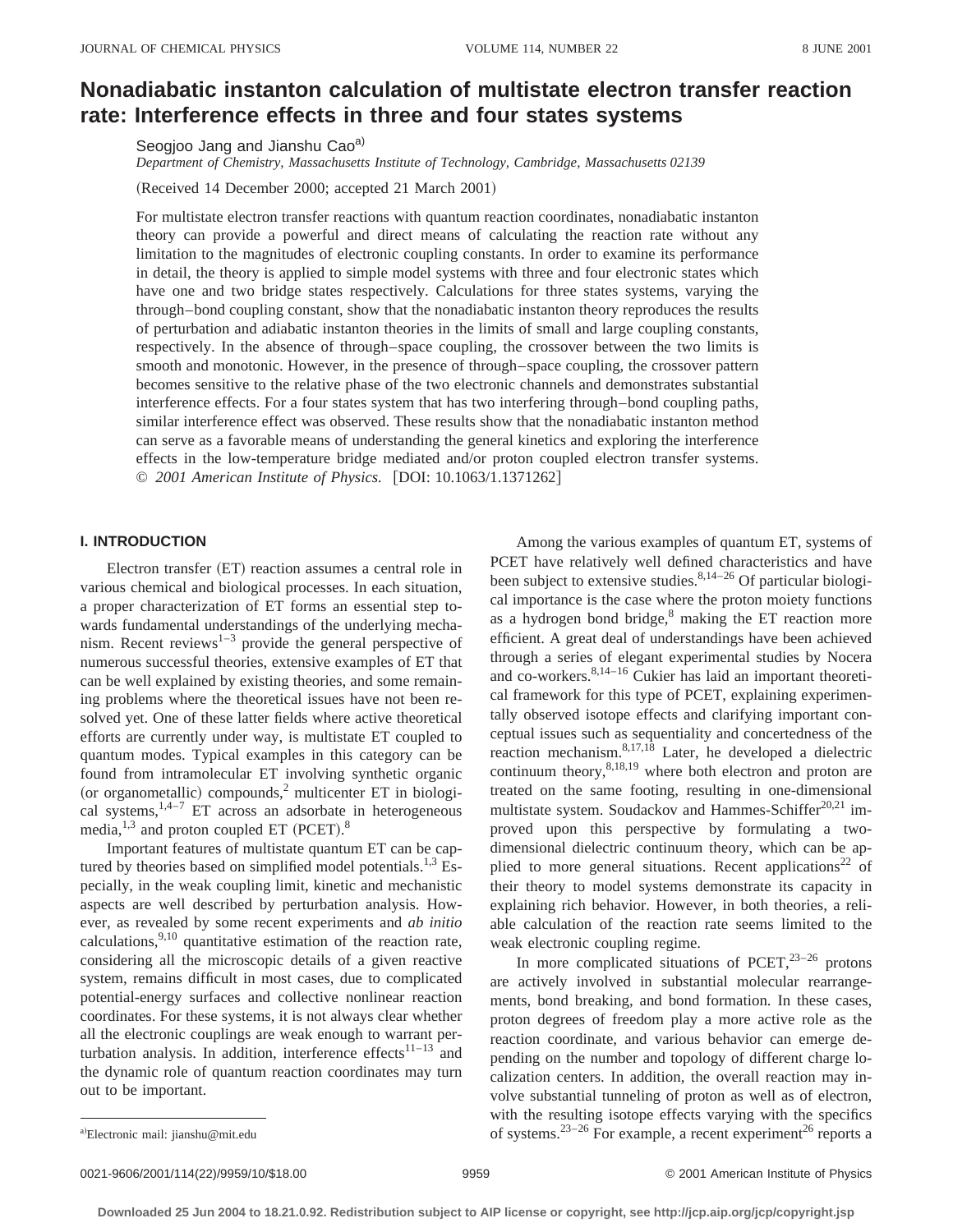kinetic isotope effect of 41.4, which is quite large compared to those for systems involving protons in hydrogen bond bridge moiety only. Theoretical calculation of the reaction rate for these general situations is more challenging, because nonlinearity of the reaction coordinate and quantum effects such as tunneling, nonadiabaticity, and interference need to be considered.

As illustrated by the PCET systems described above, developing a unified theoretical framework, applicable to systems with general reaction coordinates and arbitrary strength of coupling, is crucial for understanding a broad class of multistate quantum ET systems. To this end, one may extend some analytic theories<sup> $27-32$ </sup> into more general situations, as have been done for several three states problems,33–36 or utilize various successful path integral simulation,  $37,38$  semiclassical dynamics,  $39-43$  and mixed quantum classical dynamics approaches. $37,44-47$  In the present work, we seek another possibility of employing the nonadiabatic instanton theory, which has been proposed by Cao and Voth  $(CV)^{48,49}$  and improved by Schwieters and Voth  $(SV)^{50}$  in a more consistent form later.

Nonadiabatic instanton theory $48-50$  is a multistate generalization of the original instanton theory<sup>51–57</sup> for a single potential-energy surface. It can be applied whenever the nuclear trajectory is coupled to discrete electronic states and there are bottleneck regions which form effective barriers of nuclear tunneling. The main idea involved in this extension is similar to that<sup>58,59</sup> of an open system, where the extra degrees of freedom are included as influence functional and the equation of motion becomes nonlocal in time. Although some earlier studies $60-62$  had assumed this idea implicitly in analogy with Pechukas' real time dynamics theory,<sup>39</sup> it was the systematic exposition and thorough numerical studies made by  $CV^{48,49}$  and later by  $SV$ ,<sup>50</sup> which brought it into a well-established methodology.

The nonadiabatic instanton calculation does not presupposes weak coupling or classical limit of the reaction coordinate. Therefore, as long as temperature is sufficiently low, its application is warranted for a general class of systems. However, there are certain assumptions involved in the theory. Most importantly, it presupposes that a given reaction can be characterized by noninterfering nuclear tunneling trajectories. As a result, nuclear coherence cannot be accounted for within that approach,<sup>59</sup> which might be a critical factor if the symmetry of the system allows degenerate nuclear tunneling trajectories. On the other hand, the effects of electronic interference along a given nuclear trajectory is inherent in the formalism, which is an essential motivation in applying the theory to multistate systems.

Although the nonadiabatic instanton theory $48-50$  has been formulated for an arbitrary number of states, calculations have been performed only for systems with two electronic states. The present paper goes beyond these examples and extends the nonadiabatic instanton method to three and four states systems. For two states systems, the theory reproduces the correct behavior in the limits of small and large coupling constants. These properties can be examined in the multistate systems. In addition, for the present case, more electronic paths connecting the initial donor and the final acceptor states coexist, and the interference among them can result in rich kinetic behavior. The main concern is whether the nonadiabatic instanton theory captures such effects. Tests of these two aspects form important criteria that can validate the application of the theory to real systems. In order to keep other features as simple as possible, we limit the nuclear coordinate to one dimension, although calculation for at least twodimensional nuclear coordinates is feasible and has been done before.<sup>50</sup>

The sections are organized as follows. Section II presents the formulation of the nonadiabatic instanton theory. Section III provides results for model three and four states systems, and demonstrates that the desired properties are satisfied. The paper concludes with several discussions in Sec. IV, which address physical implications of the present results and future directions of the theory.

# **II. UNIFIED FORMULATION**

The formulation of the nonadiabatic instanton theory is provided in the present section. The starting expression and formal development is different from previous ones.  $48-50$  We follow the traditional approach that includes the adiabatic instanton theory as a limiting situation.<sup>52–56</sup> But the final rate expression is equivalent to that provided by  $SV<sub>0</sub><sup>50</sup>$  when put into a discretized form.

For large barrier and low temperature, the decay rate of a metastable state<sup>52–56</sup> is given by

$$
\Gamma = \frac{2}{\beta \hbar} \frac{\text{Im} \, Z}{Z_r},\tag{1}
$$

where  $Z_r$  is the reactant part of the partition function, and  $Z$ is analytically continued complex partition function of the total reactive system. The physical and mathematical meanings of these terms are well-known in the adiabatic instanton theory, $52-56$  and similar definitions are possible for the present case as will become clear later.

The total reactive system consists of one dimensional nuclear coordinate and discrete electronic states. Formally, one can express the partition function of the total system as

$$
Z = \int dq_0 \cdots \int dq_{N-1} \sum_{k_0} \cdots \sum_{k_{N-1}} \langle q_0 | \langle k_0 | e^{-\epsilon \hat{H}} | k_1 \rangle | q_1 \rangle
$$
  
 
$$
\times \cdots \langle q_{N-1} | \langle K_{N-1} | e^{-\epsilon \hat{H}} | k_N \rangle | q_N \rangle, \tag{2}
$$

for an arbitrary *N*. In above equation,  $\epsilon = \beta/N$  and the cyclic boundary condition of  $q_N = q_0$  and  $k_N = k_0$  was imposed.  $|q_i\rangle$ represents a position state of the continuous nuclear degree of freedom, and  $|k_i\rangle$  a discrete electronic state.  $\hat{H}$  is the total system Hamiltonian given by

$$
\hat{H} = \hat{H}_0 + \hat{H}_1,\tag{3}
$$

where

$$
\hat{H}_0 = \frac{\hat{p}^2}{2m}\hat{l} + \sum_{k=1}^M \sum_{l \neq k} \Delta_{kl} |k\rangle\langle l|,\tag{4}
$$

$$
\hat{H}_1 = \sum_{k=1}^{M} V_k(\hat{q}) |k\rangle\langle k|.
$$
\n(5)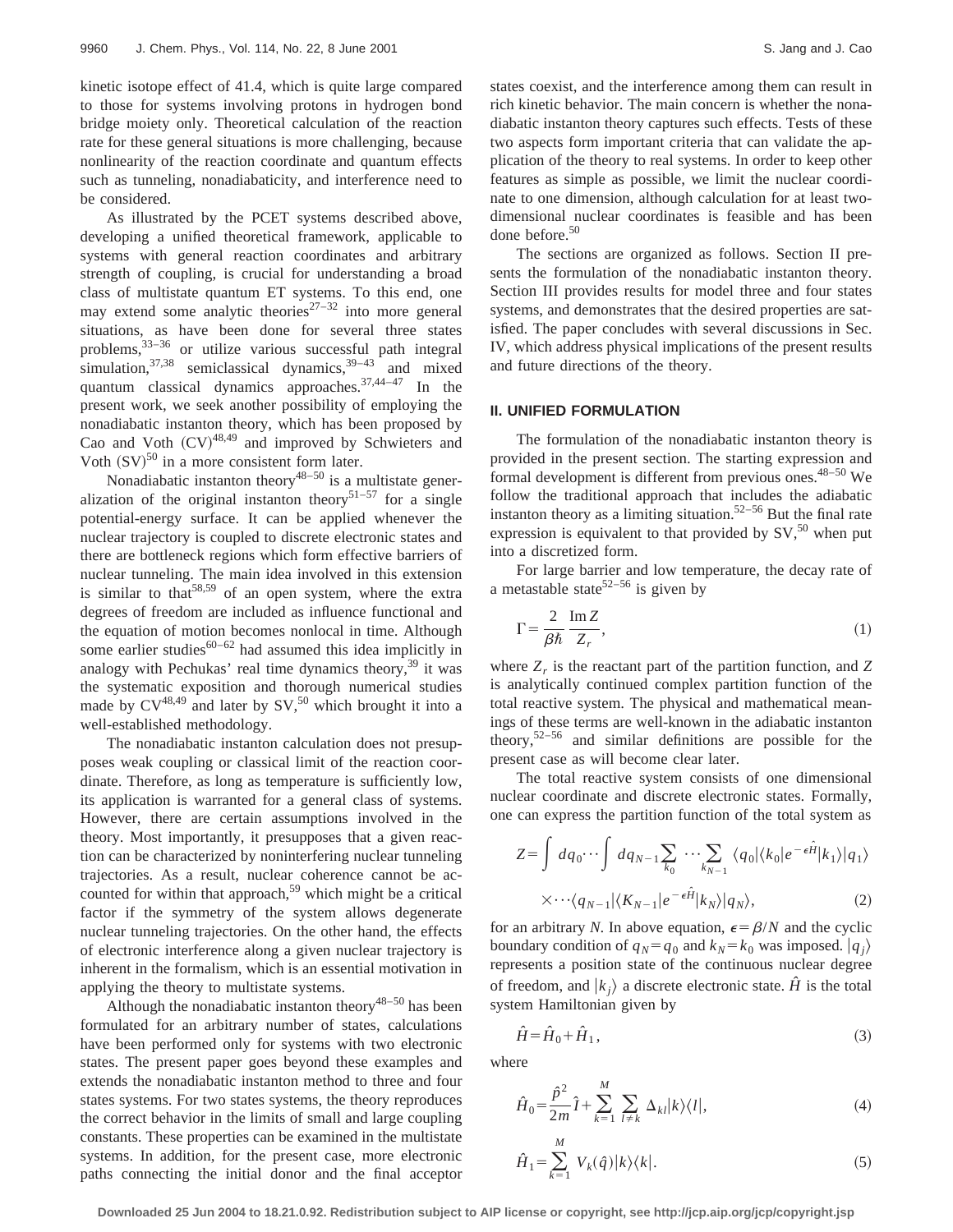In Eq. (4),  $\hat{I}$  is the identity operator in the space of electronic states with the dimension of *M*. It is assumed that the coupling matrix elements of  $\Delta_{kl}$  are real and symmetric. In Eq.  $(5)$ ,  $V_k(q)$  represents the diabatic potential-energy surface of the *k*th electronic state.

By convention, we define  $|1\rangle$  as the reactant (donor) state and  $|M\rangle$  as the product (acceptor) state. It is assumed that the nuclear coordinate *q* can serve as a good criterion for the distinction of these two states. Specifically, it is assumed that there are two disjoint sets of  $S_r$  and  $S_p$  and that the Boltzmann factor of state  $|1\rangle$  ( $|M\rangle$ ) is dominantly larger than those of others if  $q \in S_r(S_p)$ . In this sense, the rate for the nuclear trajectory to tunnel from the region of  $S_r$  to  $S_p$ , can always be identified as the electron transfer rate from state  $|1\rangle$  to  $|M\rangle$ , irrespective of the magnitudes of the electronic coupling constants.

A path integral expression for the partition function of Eq.  $(2)$  can be obtained using the following approximation:

$$
\langle q' | \langle k' | e^{-\epsilon \hat{H}} | k'' \rangle | q'' \rangle
$$
  
\n
$$
\approx \langle q' | \langle k' | e^{-\epsilon \hat{H}_1/2} e^{-\epsilon \hat{H}_0} e^{-\epsilon \hat{H}_1/2} | k'' \rangle | q'' \rangle
$$
  
\n
$$
= \sqrt{\frac{m}{2\epsilon \hbar^2}} \exp \left\{-\frac{m}{2\epsilon \hbar^2} (q' - q'')^2\right\} J_{k',k''}(q',q'';\epsilon),
$$
\n(6)

where

$$
J_{k',k''}(q',q'';\epsilon) \equiv e^{-\epsilon V_{k'}(q')/2} \langle k'|e^{-\epsilon \Sigma_{k\neq l} \Delta_{kl}|k\rangle \langle l|} |k''\rangle
$$
  
×  $e^{-\epsilon V_{k''}(q'')/2}$ . (7)

We define an operator  $\hat{J}(q', q''; \epsilon)$  in the space of electronic states, with the components given by Eq.  $(7)$ . In the limit of  $N \rightarrow \infty$ , we also define the following electronic influence functional operator:

$$
\hat{J}[q(\cdot);\tau',\tau''] \equiv \lim_{N \to \infty} \hat{J}(q_{j'},q_{j'+1};\epsilon) \cdots \hat{J}(q_{j''-1},q_{j''};\epsilon), \quad (8)
$$

where  $\tau' = j' \epsilon$  and  $\tau'' = j'' \epsilon$ . Taking the limit of  $N \rightarrow \infty$  in Eq.  $(2)$  and utilizing the above definition of Eq.  $(8)$ , one can obtain the following path integral expression for the partition function:

$$
Z = \int \mathcal{D}q(\cdot)e^{-1/\hbar\int_0^{\beta\hbar}d\tau m\dot{q}(\tau)^2/2}J[q(\cdot)],\tag{9}
$$

with

$$
J[q(\cdot)] \equiv \mathrm{Tr}_{e} \{ \hat{J}[q(\cdot);0,\beta\hbar] \},\tag{10}
$$

where  $Tr_e$  is the trace over electronic states.

The electronic influence functional defined by Eq.  $(10)$  is positive definite. Taking a logarithm and expanding around a path of  $q_0(\cdot)$  up to the second order, one can approximate it as

$$
\ln(J[q(\cdot)]) \approx \ln(J[q_0(\cdot)]) - \frac{1}{\hbar} \int_0^{\beta \hbar} d\tau \langle V'(\tau) \rangle_{q_0(\cdot)} \delta q(\tau)
$$

$$
- \frac{1}{2\hbar} \int_0^{\beta \hbar} d\tau \langle V''(\tau) \rangle_{q_0(\cdot)} \delta q(\tau)^2 + \frac{1}{2\hbar^2}
$$

$$
\times \int_0^{\beta \hbar} d\tau \int_0^{\beta \hbar} d\tau' C[q_0(\cdot); \tau, \tau'] \delta_q(\tau) \delta_q(\tau'), \tag{11}
$$

where

$$
\langle V'(\tau) \rangle_{q_0(\cdot)} \equiv \frac{1}{J[q_0(\cdot)]} Tr_e \{\hat{J}[q_0(\cdot);0,\tau] \hat{V}'(q_0(\tau))
$$

$$
\times \hat{J}[q_0(\cdot); \tau, \beta \hbar] \}
$$
(12)

with

$$
(\hat{V}'(q_0(\tau)))_{j,k} = \delta_{j,k} V'_k(q_0(\tau)).
$$
\n(13)

In Eq. (11),  $\langle V''(\tau) \rangle_{q_0(\cdot)}$  is defined in a way similar to Eq.  $(12)$ , and

$$
C[q_0(\cdot); \tau, \tau'] \equiv \langle V'(\tau) V'(\tau') \rangle_{q_0(\cdot)} - \langle V'(\tau) \rangle_{q_0(\cdot)}
$$

$$
\times \langle V'(\tau') \rangle_{q_0(\cdot)}, \ \tau \neq \tau', \tag{14}
$$

with

$$
\langle V'(\tau)V'(\tau')\rangle_{q_0(\cdot)} \equiv \frac{1}{J[q_0(\cdot)]} Tr_e\{\hat{J}[q_0(\cdot);0,\tau_<]
$$

$$
\times \hat{V}'(q_0(\tau_<))\hat{J}[q_0(\cdot);\tau_<,\tau_>
$$

$$
\times \hat{V}'(q_0(\tau_>)\hat{J}[q_0(\cdot);\tau_>,\beta\hbar]\}, (15)
$$

where  $\tau < \min(\tau, \tau')$  and  $\tau > \max(\tau, \tau')$ . It is important to recognize that the average quantities defined above are all functionals of the path  $q_0(\cdot)$ .

Expanding the kinetic-energy term in Eq.  $(9)$ , and combining with the expansion of Eq.  $(11)$ , one can show that the first-order terms in the functional expansion of the partition function vanish and only the quadratic terms survive, around the path satisfying the following ''classical'' equation of motion:

$$
m\ddot{q}_0(\tau) = \langle V'(\tau) \rangle_{q_0(\cdot)}.\tag{16}
$$

Given that there are more than one such trajectories and they are well separated from each other, the partition function of Eq.  $(9)$  can be approximated as

$$
Z \approx \sum_{q_0(\cdot)} e^{-1/\hbar \int_0^{\beta \hbar} d\tau m \dot{q}_0(\tau)^2/2} J[q_0(\cdot)] \int \mathcal{D} \delta q(\cdot)
$$

$$
\times \exp \left\{-\frac{1}{2\hbar} \int_0^{\beta \hbar} d\tau \delta q(\tau) D[q_0(\cdot);\tau] \delta q(\tau) \right\}, (17)
$$

where  $D[q_0(\cdot);\tau]$  is an integro-differential operator defined by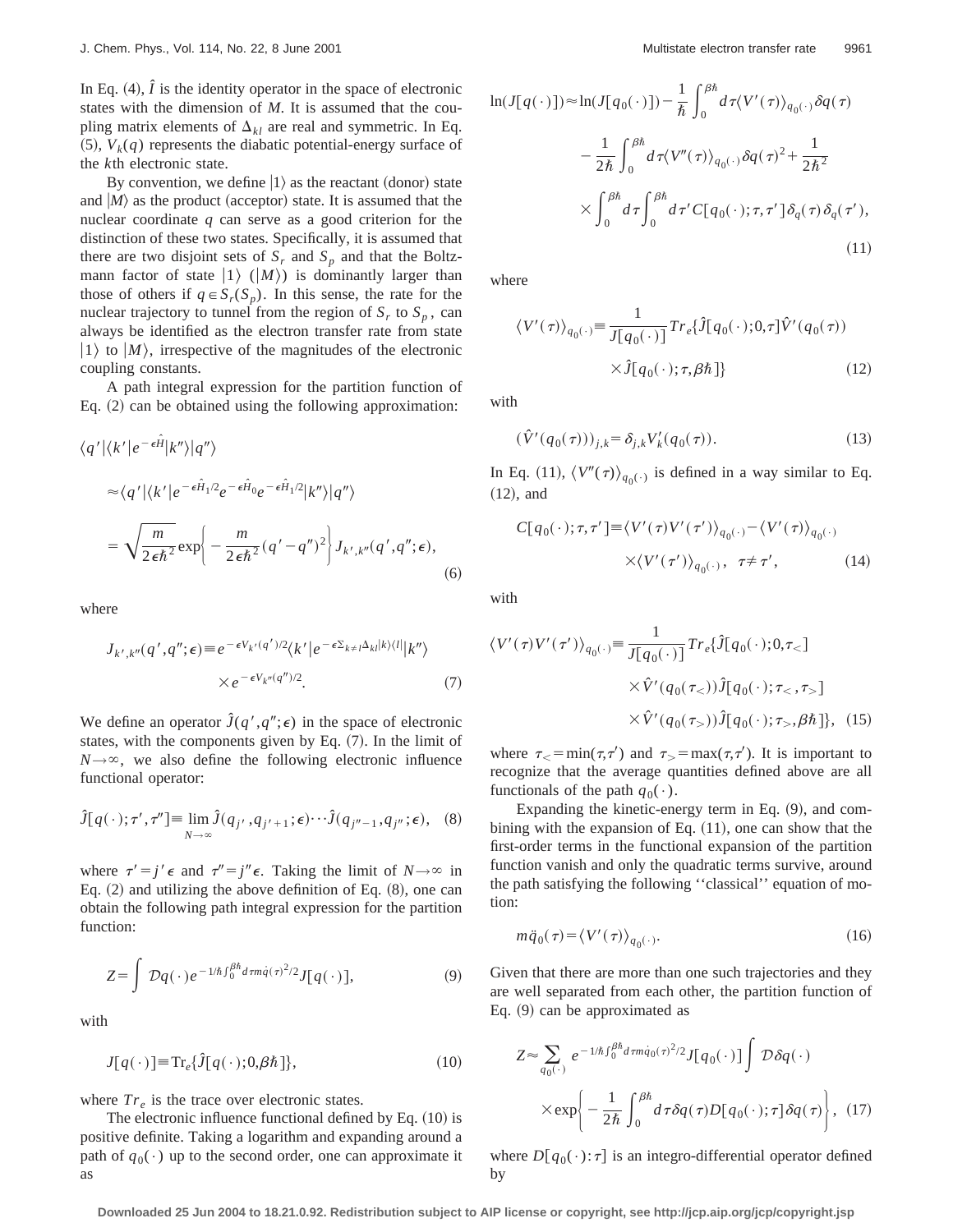$$
D[q_0(\cdot);\tau]f(\tau) \equiv \{-m\partial_{\tau}^2 + \langle V''(\tau)\rangle_{q_0(\cdot)}\}f(\tau)
$$

$$
-\frac{1}{\hbar}\int_0^{\beta\hbar} d\tau' C[q_0(\cdot);\tau,\tau']f(\tau'),\qquad(18)
$$

with  $f(\tau)$  being an arbitrary periodic function.

The "classical" trajectories of  $q_0(\cdot)$ 's satisfying Eq. (16) should be periodic in  $\tau$  with the period of  $\beta\hbar$ . Trivial solutions with this nature are constant trajectories. The reactant part of the partition function comes from expansion around one such constant solution, locally maximizing  $J[q(\cdot)]$  within the reactant region of  $S_r$ . In order to find this constant solution, we first introduce the following effective potential:

$$
V_e(q) = -\frac{1}{\beta} \ln(J[q]),\tag{19}
$$

which is defined only for the class of constant trajectories,  $q(\cdot)=q$ . Then,

$$
V'_e(q) = \langle V'(\tau) \rangle_q. \tag{20}
$$

If one defines  $q_r$  as the position of the local minimum of  $V_e(q)$  in the reactant region  $S_r$ , then  $\langle V'(\tau) \rangle_{q_r} = V'_e(q_r)$ = 0. That is,  $q(\tau) = q_r$  is a constant solution of Eq. (16). As a result, the reactant part of the partition function becomes

$$
Z_r = J[q_r] \int \mathcal{D}\delta q(\cdot)
$$
  
 
$$
\times \exp \left\{ -\frac{1}{2\hbar} \int_0^{\beta\hbar} d\tau \delta q(\tau) D[q_r; \tau] \delta q(\tau) \right\}.
$$
 (21)

Since  $D[q_r, \tau]$  is positive definite, the above path integral amounts to stable Gaussian integrals and can be integrated to be

$$
Z_r = J[q_r] \frac{\mathcal{N}}{\Pi_n \sqrt{\Lambda_n^r}},\tag{22}
$$

where  $N$  is a normalization constant and  $\Lambda_n^r$ 's are eigenvalues of the operator,  $D[q_r; \tau]$ .

The barrier part of the partition function is defined as the semiclassical expansion around the trajectories which join or coexist in  $S_r$  and  $S_p$ . We assume that the temperature and topology of the potential allows existence of nontrivial periodic trajectories with period  $\beta\hbar$ , and that there is one dominant trajectory, denoted as  $q_b(\tau)$ , with the smallest action. Then, the barrier part of the partition function can be approximated as

$$
Z_b \approx e^{-1/\hbar \int_0^{\beta \hbar} d\tau m \dot{q}_b(\tau)^2/2} J[q_b(\cdot)] \int \mathcal{D}\delta q(\cdot)
$$

$$
\times \exp\left\{-\frac{1}{2\hbar} \int_0^{\beta \hbar} d\tau \delta q(\tau) D[q_b(\cdot);\tau] \delta q(\tau)\right\}.
$$
 (23)

Unlike  $D[q_r; \tau], D[q_b(\cdot); \tau]$  has a nontrivial zero eigenvalue solution,  $\dot{q}_b(\cdot)$ . This solution has one node, and there should be an additional solution of the operator  $D[q_b(\cdot);\tau]$ , which has no node and a negative eigenvalue. The above integral diverges due to this negative eigenvalue mode. However, as is done for adiabatic instanton theory,  $51-57$  a proper analytic continuation leads to the following imaginary value:

$$
Z_b = \frac{i\beta\hbar}{2} \sqrt{\frac{W_b}{2\pi\hbar}} \frac{\mathcal{N}}{\prod'_n \sqrt{|\Lambda_n^b|}} e^{-1/2\hbar W_b} J[q_b(\cdot)],\tag{24}
$$

where  $\Lambda_n^{b}$ 's are eigenvalues of  $D[q_b(\cdot);\tau]$ , the prime in the product means excluding the zero eigenvalue, and

$$
W_b = m \int_0^{\beta \hbar} d\tau \dot{q}_b^2(\tau). \tag{25}
$$

Inserting Eqs.  $(22)$  and  $(24)$  into Eq.  $(1)$ , the decay rate is given by

$$
\Gamma = \sqrt{\frac{W_b}{2\pi\hbar}} \left( \frac{\Pi_n \Lambda_n^r}{\Pi_n^{\prime} |\Lambda_n^b|} \right)^{1/2} e^{-1/2\hbar W_b} J[q_b(\cdot)]/J[q_r], \quad (26)
$$

which corresponds to the nonadiabatic generalization of the adiabatic instanton theory. This is the main formal result of the present paper. Previously, only the discretized version was reported.<sup>50</sup>

## **III. RESULTS FOR MODEL SYSTEMS**

In the present section, the results of calculation for model systems are provided. A discretized version of Eq.  $(26)$  is used as described in Appendix A, with  $N=200$ . In order to compare easily with the perturbation theory, we assume all the diabatic potential-energy surfaces are those of shifted or displaced harmonic oscillators with the same frequency of  $\omega$ . The mass of the *q* coordinate is denoted as *m*. In all the calculations, the units were chosen such that *m*  $= \omega = \hbar = 1$ , and  $\beta = 10$  in these units.

Before going through the main results, it is meaningful to provide some estimates of the units and temperature chosen here. If one assumes that the mass is equal to that of proton and the well frequency is equal to  $2000 \text{ cm}^{-1}$ , the corresponding units of mass and time are  $1.7 \times 10^{-24}$  g and  $1.7\times10^{-14}$  s. In order to make  $\hbar=1$ , the remaining unit of length should be equal to 0.32 Å. The Boltzmann constant in these units have the value of  $2.2 \times 10^{-3}$ , and  $\beta=10$  corresponds to  $T=45$  K. Thus, we are concerned here in a very low-temperature regime. This choice was made in order to ensure that there exists instanton solution over the broad range of coupling constants considered. In actual systems where the coupling constant is in a small limited range, the temperature one can apply the present method might be higher.

## **A. Three states system without through–space coupling**

A three state system consisting of  $|1\rangle$ ,  $|2\rangle$ , and  $|3\rangle$  is considered.  $|1\rangle$  corresponds to the donor state and  $|3\rangle$  to the acceptor state. There is no direct coupling between  $|1\rangle$  and  $|3\rangle$ , i.e., no through–space coupling, and it is assumed that the coupling between  $|1\rangle$  and  $|2\rangle$  is the same as that between  $|2\rangle$  and  $|3\rangle$ , which is denoted as  $\Delta$  (through–bond coupling constant). The present model thus corresponds to an idealized version of symmetric bridge mediated  $ET^{1,3}$  without direct interaction between the donor and acceptor states due to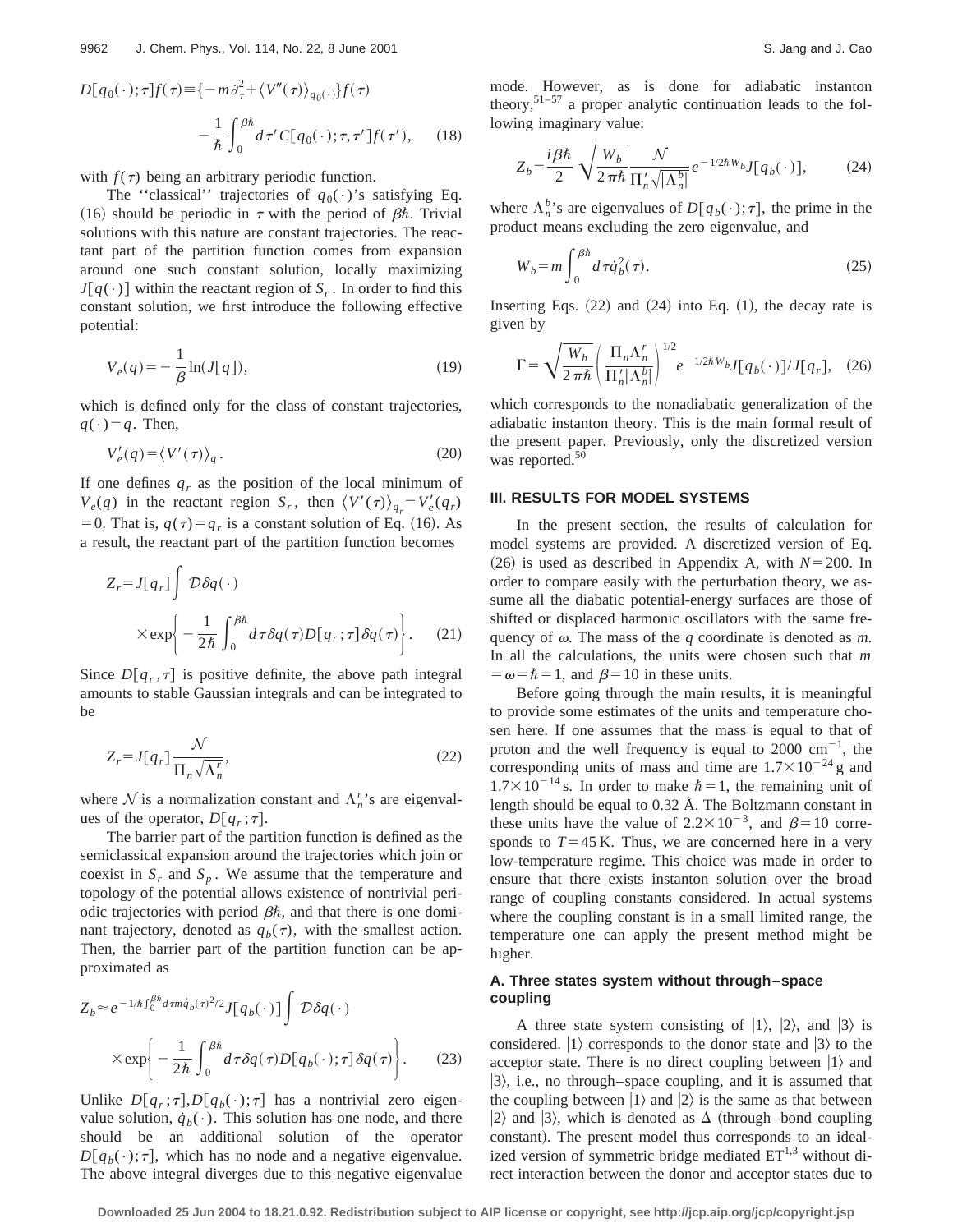

FIG. 1. Nonadiabatic instanton rates for three cases of bridge state potential:  $V_b$ =11, 8, and 5. The second-order perturbation results are shown as dotted–dashed lines, and the adiabatic instanton results are shown as thin solid lines. FIG. 2. The lowest adiabatic potential-energy surfaces (solid lines) for three solid lines.

either large distance or symmetry reason. The quantum reaction coordinate in the present case can be considered as collective polarization coordinate in the low-temperature limit and/or the proton coordinate, depending on the type of a given system.

The form of  $\hat{H}_0$  of Eq. (4), for the present case, is given by

$$
\hat{H}_0 = \frac{\hat{p}^2}{2m}\hat{l} + \Delta(|1\rangle\langle2| + |2\rangle\langle1| + |2\rangle\langle3| + |3\rangle\langle2|). \tag{27}
$$

The diabatic potential-energy surfaces entering  $\hat{H}_1$  of Eq.  $(5)$ are given by

$$
V_1(q) = \frac{m\omega^2}{2}(q+q_0)^2,
$$
\n(28)

$$
V_2(q) = \frac{m\,\omega^2}{2}q^2 + V_b\,,\tag{29}
$$

$$
V_3(q) + \frac{m\omega^2}{2}(q - q_0)^2,
$$
\n(30)

where  $q_0$ =4. In the units estimated above, this corresponds to about 1.28 Å. Thus our model represent situations where substantial bond rearrangements occur.

Calculations were done with three different choices of  $V_b=11$ , 8, and 5 in  $V_2(q)$  of Eq. (29). Figure 1 shows the reaction rates with the variation of  $\Delta$ , from 0.01 to 5. Also shown are the results based on the second-order perturbation theory as described in Appendix B and the adiabatic instanton theory results for the lowest adiabatic potential-energy surfaces. The apparent values of the reaction rates look very small. However, considering that the unit time scale as estimated above is on the order of  $10^{-14}$  s, the range of the reaction rates covers experimentally relevant time scales. In the weak coupling limit, the nonadiabatic instanton theory results agree with those of the perturbation theory. As the coupling constant increases, they approach those of the adia-



values of  $\Delta$ : 0.01, 2.37, and 5. For each case of  $V_b$ , the higher potentialenergy surface corresponds to the smaller value of  $\Delta$ . Long dashed lines are the effective potential-energy surfaces calculated by Eq.  $(31)$ .

batic instanton theory, the quantum limit of adiabatic ET theory. Thus it is shown that the nonadiabatic instanton theory interpolates the nonadiabatic regime and the true adiabatic regime, which accounts for the lowering of the effective nuclear barrier height and thus has much larger rate than the adiabatic limit of the Landau–Zenner expression. As in the case of two electronic states,  $48-50$  the crossover is smooth and monotonic.

The effects of the variation of the bridge state potential on the reaction rates can be clearly seen in Fig. 1. First, the relative rates for different values of  $V_b$  are quite insensitive to the magnitudes of the coupling constant,  $\Delta$ . Second, larger values of  $V_b$  tend to delay the crossover to the adiabatic limit. Qualitatively, however, the three curves show similar pattern. This is somewhat in contrast to the adiabatic instanton theory results, for which the reaction rates for the cases of  $V_b = 8$  and  $V_b = 11$  approach each other quite closely as  $\Delta$ decreases. Figure 2 shows the lowest adiabatic potentialenergy surfaces for three values of  $\Delta$  and these seem to explain the observed trend. The lowest adiabatic surfaces for the two cases of  $V_b=11$  and  $V_b=8$  are almost identical for the smallest coupling constant while it is not the case for  $V_b = 5.$ 

In the small coupling constant limit, the adiabatic potential-energy surface does not serve as a proper means for the understanding of the calculated nonadiabatic reaction rate. Figure 2 provides additional effective potential-energy surfaces as long dashed lines, which serve this purpose better. They are potential energies calculated along each instanton trajectory by the following expression:

$$
V_{\text{in}}(q) = V_{\text{ad}}(q_b(0)) + \int_{q_b(0)}^q dq' \langle V'(\tau_{q'}) \rangle_{q_b(\cdot)},\tag{31}
$$

where  $V_{ad}(q_b(0))$  is the value of the lowest adiabatic potential-energy surface at the boundary of the instanton tra-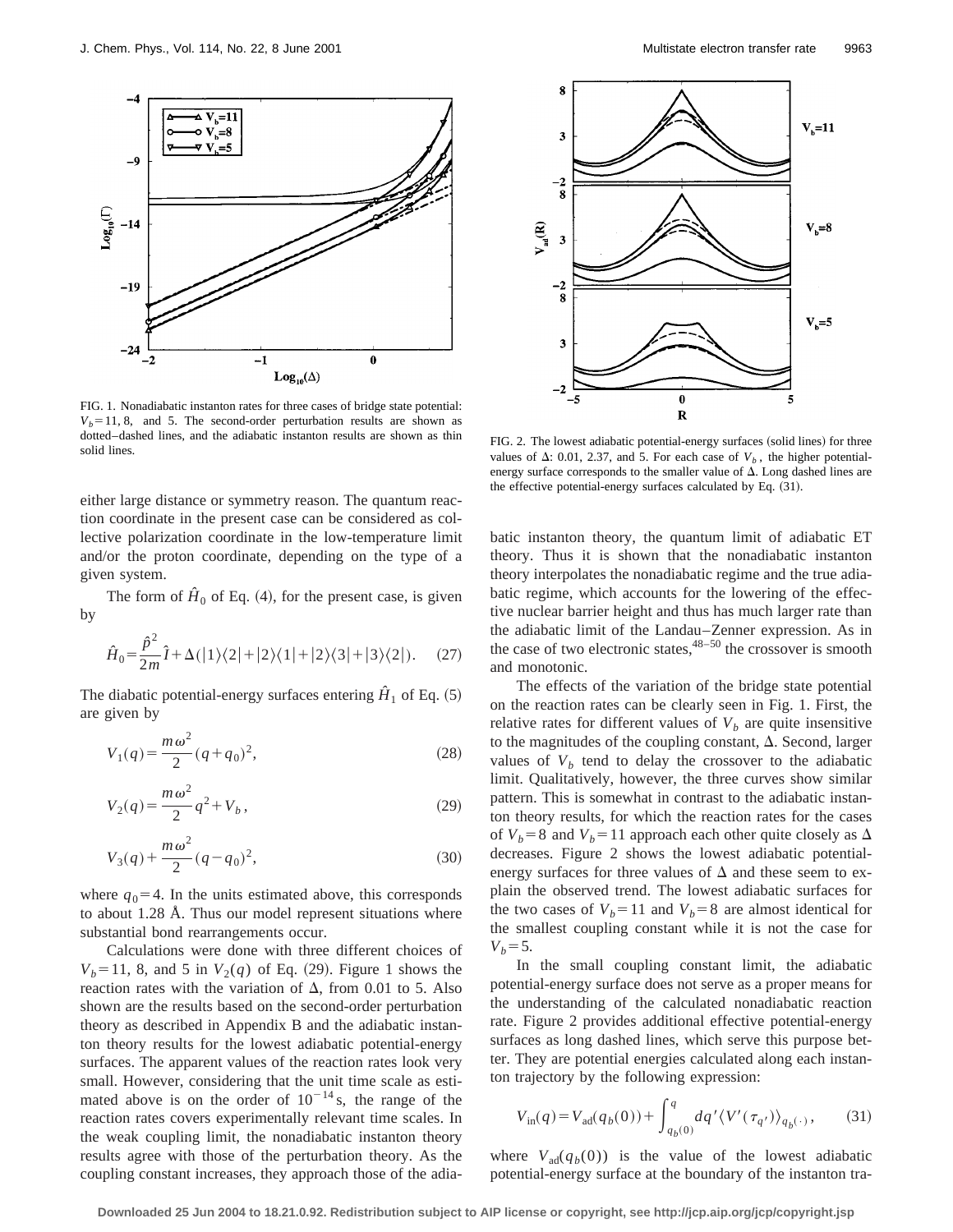



 $\overline{\mathbf{v}}$   $\Delta_{13} = 0.01$ 

 $-8$ 

three state system with through–space coupling. Perturbation theory results are given by dotted-dashed lines and the adiabatic instanton results for the lowest surfaces are given by solid lines with corresponding filled symbols.

FIG. 3. Instanton trajectories for  $\Delta$ =0.01 (solid line), 2.37 (long dashed line), 4.0 (dotted–dashed line)

jectory,  $q_b(0)$ , and  $\tau_{a'}$  is the imaginary time satisfying *q'*  $= q_b(\tau_{q})$ . A time origin has been set such that  $q_b(0)$  $\leq q_b(\tau) \leq q_b(\beta \hbar/2)$ . Thus,  $V_{in}(q)$  is a potential defined only within the bound of the instanton trajectory, and it reflects the amount of work required for the nuclear trajectory to tunnel through the barrier region. In all the three cases of  $V_b$ ,  $V_{in}(q)$ 's look quite similar in the weak electronic coupling limit. The reason for this is that quantum delocalization plays a bigger role and washes out the small details of the bare potential-energy surfaces.

Comparison of  $V_{\text{in}}(q)$  with the adiabatic potential surface in Fig. 2 shows that their relative difference can serve as a measure of nonadiabaticity as mentioned before.<sup>48</sup> For example, when  $\Delta$ =0.01, the two curves are substantially different in all three cases of  $V_b$ . When  $\Delta = 2.37$ , they are quite close for the case of  $V_b$ =5, while the difference between the two curves for the case of  $V_b$ =11 is still large. Finally, when  $\Delta$ =5, one cannot discern the two potential energy surfaces for the cases of  $V_b = 8$  and 5, while a small difference can be seen for the case of  $V_b$ =11. These observations are all consistent with the crossover pattern shown in Fig. 1.

Figure 3 provides the actual nonadiabatic instanton trajectories. For the smallest coupling constant of  $\Delta=0.01$ , little difference can be seen between the instanton trajectories for different values of  $V_b$ , which reflects the similarity of the effective potentials calculated by Eq.  $(31)$ . On the other hand, for the largest coupling constant of  $\Delta = 5$ , the extent of the instanton trajectory for  $V_b = 5$  is much smaller than other cases. This is also consistent with the shape of the potential shown for the case of  $V_b=5$  and  $\Delta=5$  in Fig. 2, which has much smaller curvature than others.

## **B. Three states system with through–space coupling**

In the present subsection, the effect of the direct coupling between states  $|1\rangle$  and  $|3\rangle$ , the so called through–space coupling, is considered. Thus the present model corresponds to the case of symmetric ET with both bridge mediation and through–space coupling. Recent examples show that such situations can occur for large flexible molecules<sup>63</sup> or for the case where there is an additional functional group in the bridge compound.<sup>64</sup> Interference effects can be important in this case. We assume the form of  $\hat{H}_0$  of Eq. (4) as

$$
\hat{H}_0 = \frac{\hat{p}^2}{2m}\hat{I} + \Delta_{12}(|1\rangle\langle2| + |2\rangle\langle1| + |2\rangle\langle2| + |3\rangle\langle2|)
$$

$$
+ \Delta_{13}(|1\rangle\langle3| + |3\rangle\langle1|), \tag{32}
$$

which corresponds to the simplest extension of the Hamiltonian given in the previous subsection. The same diabatic potentials, units, and value of  $q_0$  are used. In order to focus more on the effect of the through–space coupling, we consider here only the case of  $V_b=11$ .

In the small coupling constant limit, the qualitative feature of the nonadiabatic reaction rate can be inferred from perturbation theory. Considered up to second order, the transition probability from  $|1\rangle$  to  $|3\rangle$  has two contributions of a direct transition and an indirect one via the intermediate state of  $|2\rangle$ . The probability of the former event is proportional to  $|\Delta_{13}|^2$  and that of the latter is to  $|\Delta_{12}|^4/V_b^2$ , when considered independently. If there is a large disparity in the magnitudes of  $|\Delta_{13}|$  and  $|\Delta_{12}|^2/V_b$ , independent consideration can be justified and only the dominant one will govern the overall reaction rate. However, when they are comparable, their contributions should be considered on the same footing and the reaction rate can be sensitive to their relative phase. The major concern here is whether the nonadiabatic instanton theory can correctly reproduce this qualitative feature. If it does, then, the next question is how the theory predicts interference effects in the moderately large coupling constant regime where the perturbation theory does not work well.

In order to answer the first question, we performed calculations for the two cases of  $\Delta_{13} = \pm 0.01$ , a weak through–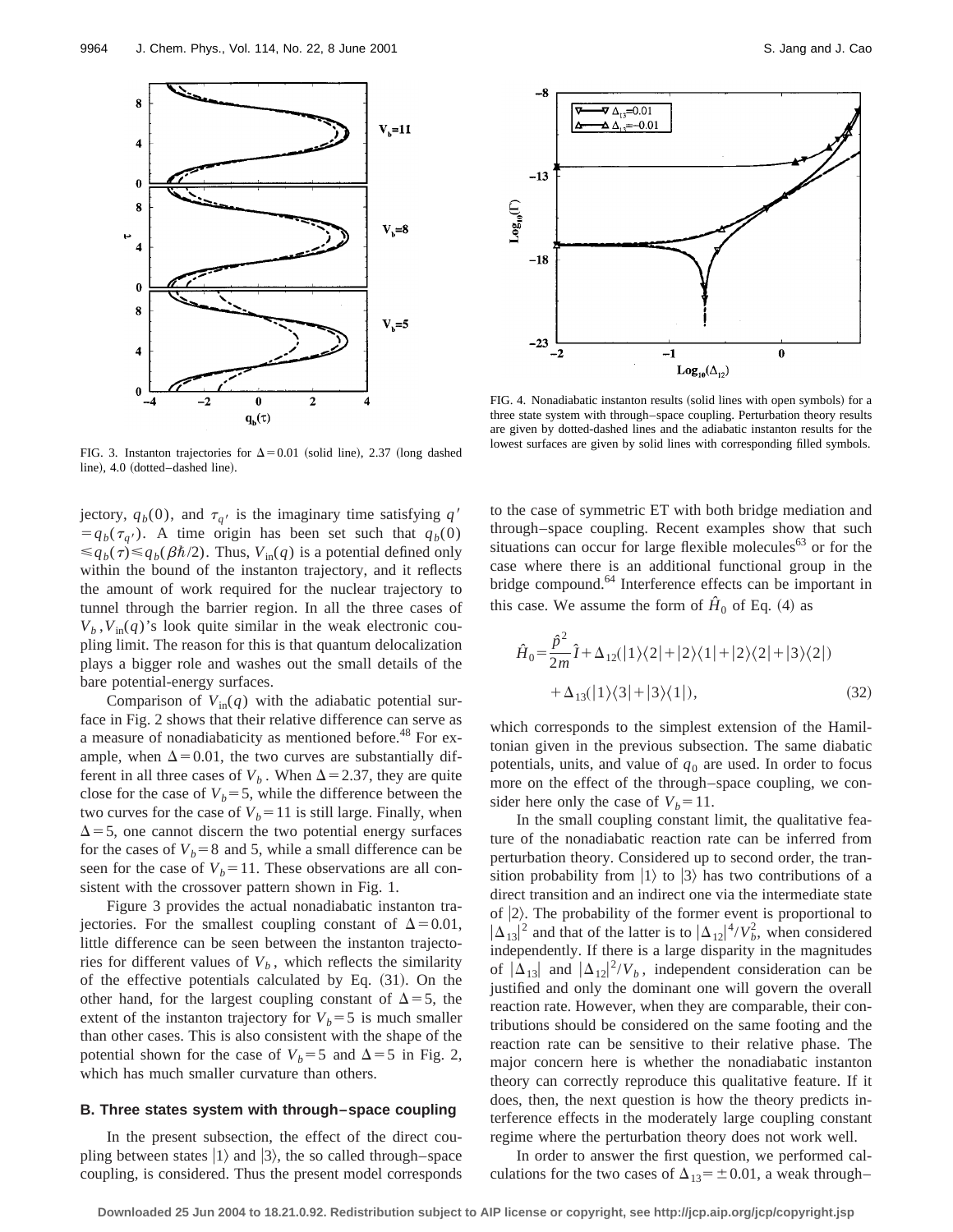

FIG. 5. Nonadiabatic instanton results (solid lines with open symbols) for a three system with through–space coupling. Perturbation theory results are given by dotted-dashed lines and the adiabatic instanton results for the lowest surfaces are given by solid lines with corresponding filled symbols.

space coupling limit. Figure 4 shows the results. A striking interference effect can be seen, and the nonadiabatic instanton theory agrees fairly well with the second order perturbation theory results, calculated as described in Appendix B. Because  $\epsilon_l - \epsilon_m < 0$  in Eq. (B4), one can see that the negative value of  $\Delta_{31}$  results in constructive interference, while the positive sign leads to destructive one. As  $\Delta_{12}$  increases, on the other hand, the results of the nonadiabatic instanton theory, for both cases of  $\Delta_{13} = \pm 0.01$ , approach those of the adiabatic instanton theory, which are almost equal for the present case. These confirm that the theory reproduces a correct interference pattern and approaches both the weak and strong coupling limits properly.

In order to address the next question, we performed calculations for  $\Delta_{13}=\pm 1$ , cases with moderately large through–space coupling constants. The results are shown in Fig. 5. Interestingly, a qualitative feature similar to that of the perturbation theory can be seen, but the value of  $\Delta_{12}$ where the interference is maximized appears somewhat later. Although the perturbation theory provides a qualitatively correct picture, actual nonadiabatic calculation is necessary for an accurate quantification of the reaction rate. In the present case, the two adiabatic instanton theory results also show substantial difference, and the two results of the nonadiabatic instanton theory approach these different adiabatic ones in the limit of large through–bond coupling constant.

Two important aspects are worth stressing. First, in the presence of additional through–space coupling, the increase of the through bond coupling does not always lead to the increase of the reaction rate for the case of destructive interference. Second, the variation of the phase of the through– space coupling, or that of only one through–bond coupling, can be a very efficient means for the control of the overall reaction rate. Whether such an effect can be found in nature or in experiments is not so clear, but, as recent calculations<sup>65</sup> for photosynthetic reaction center suggest, proper account of all the coupling constants should be an important factor in



FIG. 6. Nonadiabatic instanton results for a four states system with two degenerate bridge states.

correct quantification of the reaction rate in multistate systems.

#### **C. Four states system**

Finally, calculations for a four states model system are made, mainly to examine whether similar interference effects can be found. The model is assumed to have two bridge states,  $|2\rangle$  and  $|3\rangle$ , which are not coupled to each other, but are coupled to the donor state,  $|1\rangle$ , and the acceptor state,  $|4\rangle$ , independently. Thus,

$$
\hat{H}_0 = \frac{\hat{p}^2}{2m}\hat{l} + \Delta_{12}(|1\rangle\langle2| + |2\rangle\langle1|) + \Delta_{12}(|2\rangle\langle4| + |4\rangle\langle2|)
$$

$$
+ \Delta_{13}(|1\rangle\langle3| + |3\rangle\langle1|) + \Delta_{34}(|3\rangle\langle4| + |4\rangle\langle3|), \qquad (33)
$$

where it is assumed that the coupling between  $|2\rangle$  and  $|4\rangle$  is the same as that between  $|1\rangle$  and  $|2\rangle$ . On the other hand, the coupling between  $|1\rangle$  and  $|3\rangle$  is not necessarily the same as that between  $|3\rangle$  and  $|4\rangle$ . In order to emphasize the interference effect, we assume that the potential-energy surfaces of  $|2\rangle$  and  $|3\rangle$  are the same, as in some model systems of PCET reaction.<sup>8</sup> That is, the diabatic potential-energy surfaces are given by

$$
V_1(q) = \frac{m\omega^2}{2}(q+q_0)^2,
$$
\n(34)

$$
V_2(q) = V_3(q) = \frac{m\omega^2}{2}q^2 + V_b,
$$
\n(35)

$$
V_4(q) = \frac{m\omega^2}{2}(q - q_0)^2,
$$
\n(36)

where  $q_0 = 4$  as before, and  $V_b$  was chosen to be 11. Calculations were done as described in Appendix A with the same set of parameters, except that there are now four electronic states. Figure 6 shows the phase effects for both small and large magnitudes of  $|\Delta_{13}| = |\Delta_{34}|$ , with the variation of  $\Delta_{12}$ .

Interference effects similar to three states systems can be seen. In the present case, the maximum interference appears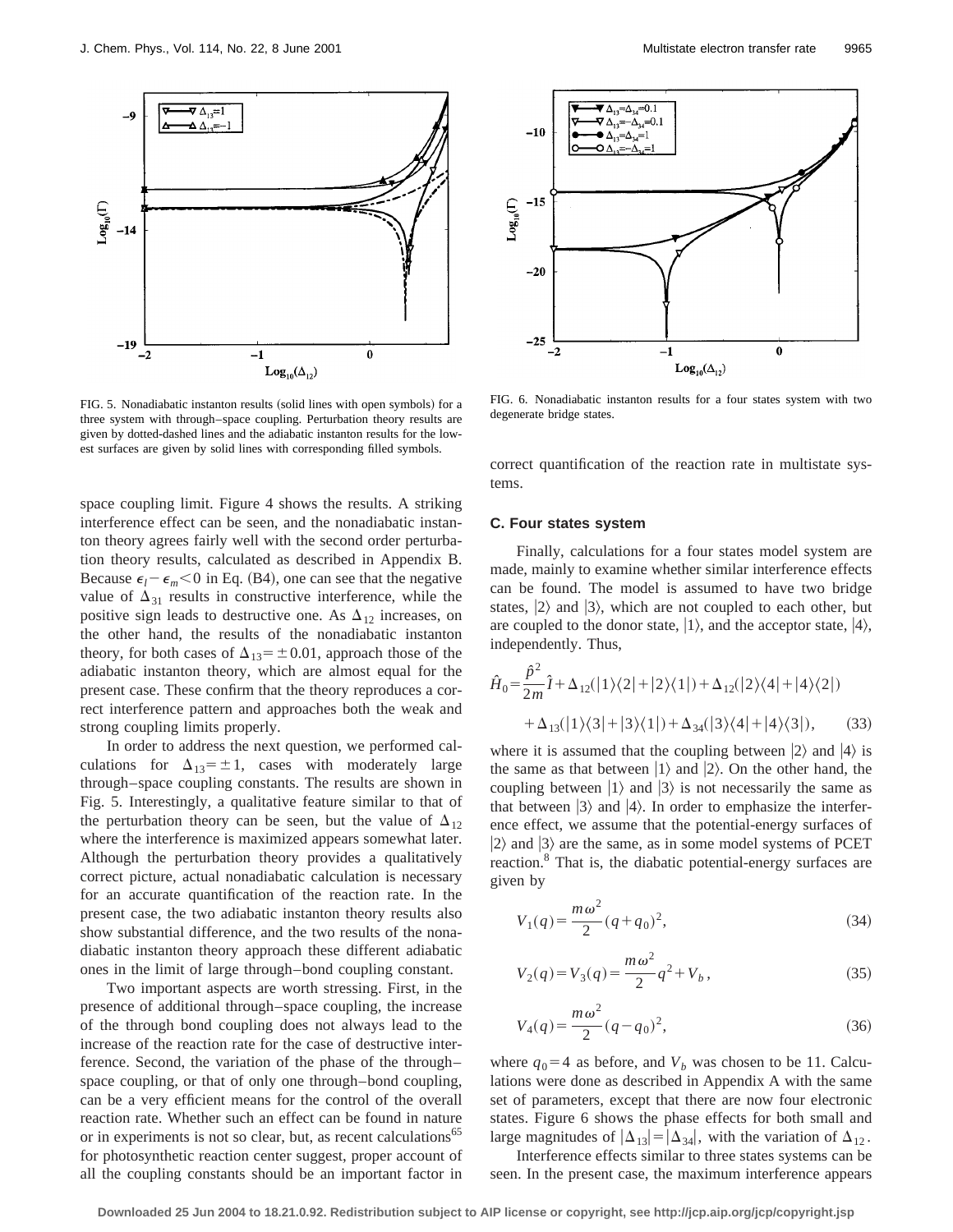when the absolute value of  $\Delta_{12}$  is equal to that of  $\Delta_{13}$ , because both processes involving  $|2\rangle$  and  $|3\rangle$  are of second order. The degrees of interference are similar for both small and large magnitudes of  $|\Delta_{13}| = |\Delta_{34}|$ . Although the model considered here is too simplistic, it has some relevance to PCET in the low-temperature regime, where excited proton states can be disregarded and the polarization coordinate behave quantum mechanically. The present calculation suggests substantial interference effect for such a situation. Experimental verification of this might be possible for well designed synthetic systems.

## **IV. DISCUSSION**

In this paper, the nonadiabatic instanton theory was successfully applied to three and four states systems and was shown to account for electronic interference effects. Within our knowledge, this is the first demonstration of such effects from the perspective of instanton theory. For the chosen set of parameters, the difference in the reaction rate, between the constructive and destructive interference cases, is about five orders of magnitudes. Even though this large difference were not observed in actual situations, it still illustrates that neglecting through–space couplings or additional through– bond channels can result in substantial overestimation or underestimation of actual reaction rate.

In the present work, calculations were limited to simple one-dimensional model systems in order to emphasize the unique features of multistate systems. However, application to more general and realistic situations are possible, and can reveal new interesting aspects. First, one can consider more general shapes of potential-energy surfaces and study the role of anharmonicity and the effects of different curvatures for different electronic states. Second, it is possible to consider the cases where the nuclear reaction coordinate is coupled to bath modes, with the use of relevant influence functional.48,49 Third, applications to systems with twodimensional nuclear coordinates are possible, and these can demonstrate different behavior depending on the topology of the potential-energy surfaces. For two-dimensional cases, there can be more than one instanton trajectories connecting the reactant and the product states. In addition, more various routes of sequential mechanisms are possible. Considerations of all these possibilities and determination of the dominant  $one(s)$  are essential in determining the reaction mechanism of a give system.

The reaction rate considered in the present work corresponds to coherent concerted mechanism, which does not allow thermal relaxation of the intermediate states. For multistate systems, however, there are other competing routes of sequential mechanisms where the intermediate states are actually populated and fully relaxed. Within the instanton approach, it is also possible to calculate the reaction rates of these sequential mechanisms by performing separate instanton calculations for each pair of potential-energy surfaces involved in each step of the sequential mechanism and then calculating the overall reaction rate combining those of all the steps involved.

As is usual for instanton theory, the nonadiabatic instanton theory presupposes sufficiently low temperature as illustrated in the beginning of Sec. III. In addition, it has been assumed that there exists a well defined reaction coordinate that can be used to monitor the progress of reaction. Therefore, the examples where the present theory is suitable are low-temperature intramolecular ET with distinctive reactant and product configurations, bridge mediated ET where there is a well defined polarization coordinate serving as a quantum reaction coordinate, and PCET reactions with a significant tunneling of the proton coordinate.

Finally, we conclude the paper with a few comments on theoretical and numerical issues which need further attention. First, no clear criterion for the existence of the instanton trajectory has been found yet. That is, an explicit expression for the crossover temperature does not exist, unlike in the adiabatic instanton theory. This makes it difficult to assess whether a given system is in the proper regime for the application of the instanton theory before the calculation is performed. A possible way to go around this ambiguity is to utilize the nonadiabatic centroid.<sup>66</sup> Second, for the case of a real time propagator, it is known that there can be multiple stationary paths.<sup>67</sup> Whether the same is true and whether it can play an important role for the present situation of imaginary time propagation are not clear at this point. Third, the numerical method of finding an instanton trajectory as described in Appendix A has been successful in most parameter regime of the models considered, but there are some limiting situations where the method does not work well, which are detailed in Appendix A. The main conclusion of the present paper is hardly affected by this numerical issue, but further understanding and possible improvement of the numerical algorithm is important for future applications of the theory to real systems.

## **ACKNOWLEDGMENTS**

S.J. thanks Dr. C. Schwieters for very informative discussions. This work was supported by grants from Research Corporation, Petroleum Research Fund, and National Science Foundation.

## **APPENDIX A: NUMERICAL METHOD**

In actual calculation, the limit of  $N \rightarrow \infty$  is not taken, and one assumes a finite but large enough *N*. Correspondingly, the imaginary time of  $\tau$  can take only discrete values,  $\tau_i$  $\vec{r}$  *j* $\epsilon$ , and the electronic influence functional operator defined by Eq.  $(8)$  is approximated by a finite number of products as follows:

$$
\hat{J}[q(\cdot);\tau_{j'},\tau_{j''}] \approx \hat{J}(q_{j'},q_{j'+1};\epsilon)\cdots\hat{J}(q_{j''-1},q_{j''};\epsilon).
$$
\n(A1)

Also, the "classical" equation of motion, Eq. (16), is replaced with the following finite difference equation:

$$
q_{0,j+1} - 2q_{0,j} + q_{0,j-1} = \frac{\epsilon^2}{m} \langle V'(\tau_j) \rangle_{q_0(\cdot)},
$$
 (A2)

where  $q_{0,i} = q_0(\tau_i)$ . Finally, the eigenvalues entering Eq. (1) are approximated by those of the *N*×*N* matrix  $\mathbf{D}_{\epsilon}[q_0(\cdot)],$  a finite  $N$  approximation for the operator defined by Eq.  $(18)$ , the component of which is given by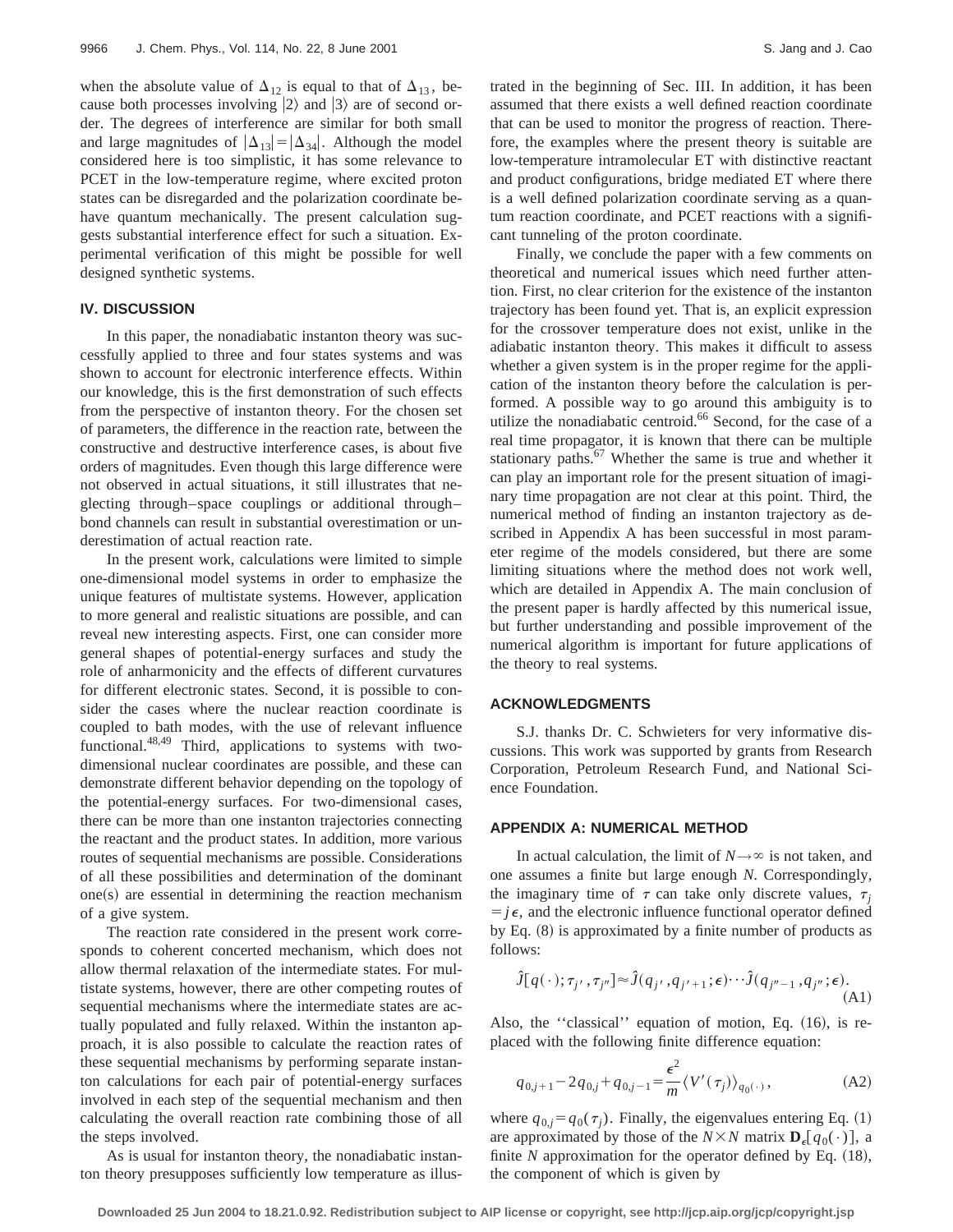$$
\begin{aligned} (\mathbf{D}_{\epsilon}[q_0(\cdot)])_{j,j'} &= -\frac{m}{\epsilon^2} (\delta_{j,j'-1} - 2\,\delta_{j,j'} + \delta_{j,j'+1}) \\ &+ \langle V''(\tau_j) \rangle_{q_0(\cdot)} \delta_{j,j'} - \frac{\beta}{N} C[q_0(\cdot); \tau_j, \tau_{j'}], \end{aligned} \tag{A3}
$$

where *j*,  $j' = 0,...,N-1$ . When these discretized approximations are inserted into Eq.  $(26)$ , the resulting rate expression is equivalent to that provided by  $SV$ .<sup>50</sup>

Since the righthand side of Eq.  $(A2)$  depends implicitly on the trajectory *to be determined*, a self-consistent approach is needed in the calculation of the instanton trajectory. A simple way for this is an iteration procedure described as follows: (i) Choose a reasonable initial guess for the instanton trajectory; (ii) calculate the electronic influence functional operator along the given trajectory using Eq.  $(A1)$ ;  $(iii)$ solve the equation of motion, Eq.  $(A2)$ , iteratively employing the electronic influence functional as determined by the step of  $(ii)$ ;  $(iv)$  use the trajectory determined in step  $(iii)$  as a new input and repeat the steps (ii) and (iii) until enough convergence is reached. In step (iii), the iteration is done by repeating the following cycle of update:

$$
2q_{0,j}^{\text{new}} = q_{0,j+1}^{\text{old}} + q_{0,j-1}^{\text{old}} - \frac{\epsilon^2}{m} \langle V'(\tau_j)^{\text{old}} \rangle_{q_0(\cdot)}, \ \ j = 0, \dots, N-1,
$$
\n(A4)

until enough convergence is achieved. In the calculations for the model systems in the text, the update of Eq.  $(A4)$  was done 100 times at each step.

The iteration procedure described above, which will be named as ITER hereafter, has quite a simple structure. However, the convergence of the procedure is very slow in general, and sometimes a desired convergence is not reached at all. Alternatively, one can use a more systematic Newton– Rapson (NR) procedure as applied by  $SV$ ,<sup>50</sup> which accounts for the dependence of the electronic influence functional on the nuclear trajectory simultaneously. Although, each step of the NR procedure takes longer than ITER, the overall convergence of NR is faster than ITER. However, for some cases, the NR procedure leads to instability and does not produce a trajectory with enough convergence. We found that augmenting the NR procedure with the ITER procedure can prevent such a problematic situation from happening in most cases. Thus, the following is the overall algorithm we adopted in finding the nonadiabatic instanton solution:  $(i)$ Choose the straight line solution connecting the minima of the reactant and product state potential as the initial trajectory; (ii) calculate the electronic influence functional operator; (iii) apply the NR procedure; (iv) apply the steps (ii) and  $(iii)$  of the ITER procedure twice. The steps from  $(i)$  to  $(iv)$ described here constitute our composite method of finding the nonadiabatic instanton solution. We repeated the steps from (ii) to (iv) until the measure of convergence defined as becomes small enough. In the calculations of the main text, the upper bound of *C* was set to  $1 \times 10^{-14}$ .

For a given model system, calculations were made at 20 values of the varying through–bond coupling constant, uniformly spaced in the given interval, except for the cases of destructive interference. For these latter cases, more points were needed near the minimum in order to reproduce smoothly the dip in the reaction rate. As the coupling constant approaches the value where the reaction rate becomes minimum, however, we found it difficult to obtain the desired convergence. The results shown in the texts are for only those points with convergences within the bound set above. Thus, the minimum value of the reaction rate for the cases of destructive interferences might have some errors.

## **APPENDIX B: SECOND-ORDER PERTURBATION THEORY EXPRESSION AND ITS CALCULATION**

Here, we derive an expression for the general three state systems where there are both through–space  $(\Delta_{13})$  and through–bond ( $\Delta_{12}$  and  $\Delta_{23}$ ) couplings. When considered up to the second-order time-dependent perturbation theory, the electronic space matrix element of the propagator is given by

$$
\langle 3|e^{-i\hat{H}t/\hbar}|1\rangle = -\frac{i}{\hbar} \int_0^t dt' e^{-i\hat{h}_3(t-t')/\hbar} \Delta_{31} e^{-i\hat{h}_1 t'/\hbar} -\frac{1}{\hbar^2} \int_0^T dt' \int_0^{t'} dt'' e^{-i\hat{h}_3(t-t')/\hbar} \Delta_{32} \times e^{-i\hat{h}_2(t-t'')/\hbar} \Delta_{21} e^{-i\hat{h}_1 t''/\hbar}.
$$
 (B1)

We denote the diabatic vibrational states of the electronic states of 1, 2, and 3 as  $|l\rangle$ ,  $|m\rangle$ , and  $|n\rangle$ , respectively. Then

$$
\langle n|\langle 3|e^{-i\hat{H}t/\hbar}|1\rangle|l\rangle
$$
  
=  $-\frac{i}{\hbar}\Delta_{31}\int_{0}^{t}dt' e^{-i\epsilon_{n}(t-t')/\hbar - i\epsilon_{l}t'/\hbar} \langle n|l\rangle - \frac{\Delta_{32}\Delta_{21}}{\hbar^{2}}$   
 $\times \int_{0}^{t}dt'\int_{0}^{t'}dt'' \sum_{m} e^{-i\epsilon_{n}(t-t')/\hbar}$   
 $\times e^{-i(\epsilon_{m}-i\gamma)(t'-t'')/\hbar - i\epsilon_{l}t''/\hbar} \langle n|m\rangle \langle m|l\rangle, \qquad (B2)$ 

where  $\gamma \rightarrow 0^+$ . Performing integration over *t*<sup>*n*</sup>, one can show that

$$
e^{i\epsilon_n t/\hbar} \langle n | \langle 3 | e^{-i\hat{H}t/\hbar} | 1 \rangle | l \rangle
$$
  
=  $-\frac{i}{\hbar} \int_0^t dt' e^{i(\epsilon_n - \epsilon_l)t'/\hbar}$   
 $\times \left( \Delta_{31} \langle n | l \rangle + \Delta_{32} \Delta_{21} \sum_m \frac{\langle n | m \rangle \langle m | l \rangle}{\epsilon_l - \epsilon_m + i\gamma} \right),$  (B3)

where it has been assumed that  $e^{i(\epsilon_l - \epsilon_m + i\gamma)t'/\hbar} \ll 1$ .

Taking the absolute square of Eq.  $(B3)$  and the time derivative, summation over all the final electronic states gives rise to the following expression for the transition rate from the *l* vibrational state of the donor electronic state to the acceptor state: